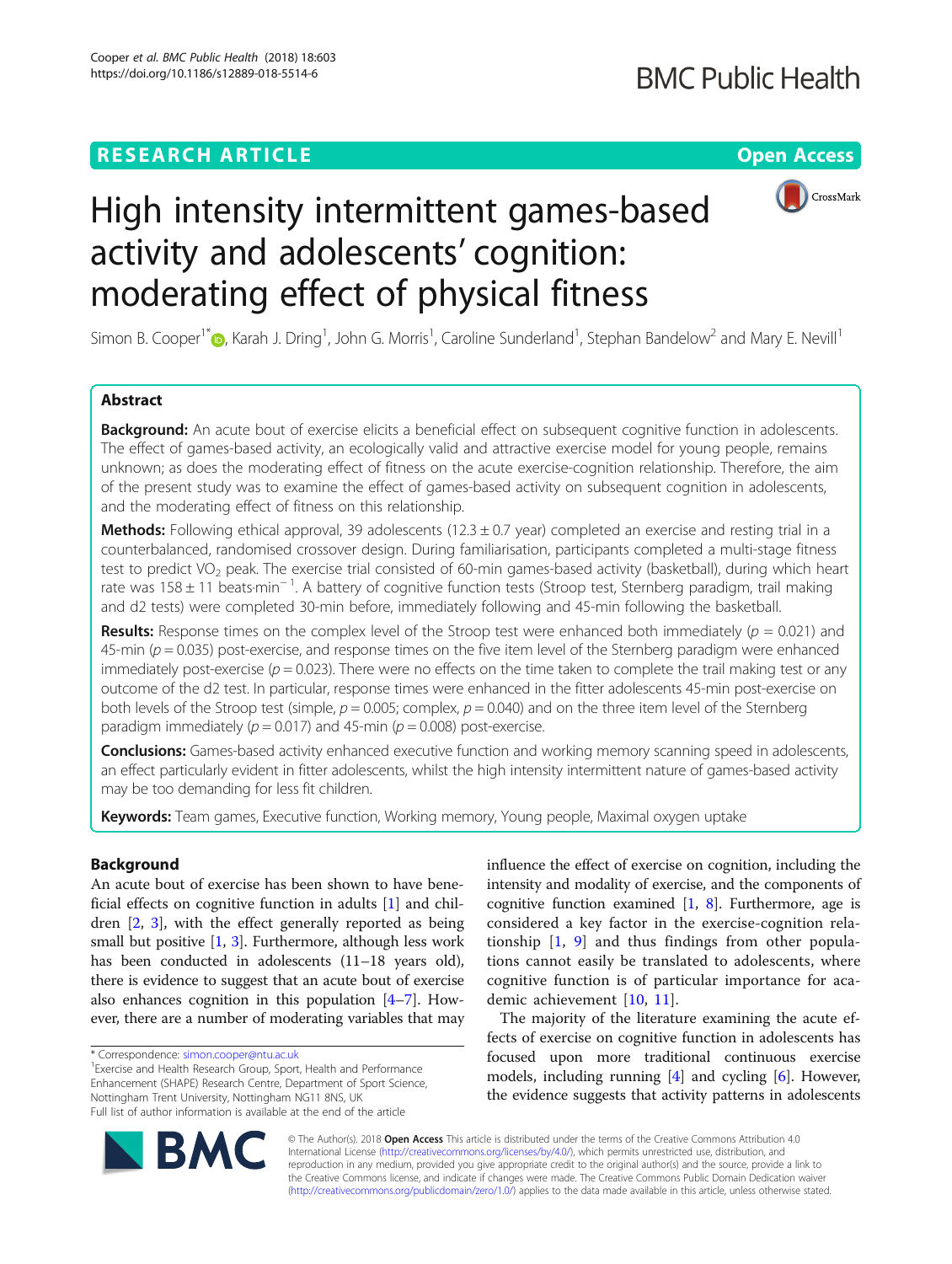are typically high intensity and intermittent in nature and very rarely consist of sustained moderate or vigorous intensity activity [[12\]](#page-12-0), with 95% of 'bouts' of physical activity being less than 15 s in duration  $[13]$ . Therefore, it is important that the effects of such high intensity intermittent activity on cognition are examined. In this regard, it has recently been shown that  $10 \times 10$  s sprints (with 50 s active recovery between sprints) enhances the speed of executive function in adolescents [[5\]](#page-12-0). However, the efficacy and safety of high intensity intermittent exercise training in this population remains questionable.

The latest data suggest that only 27% of young people (aged 5–18 years) in the United States [\[14](#page-12-0)] and 21% of boys and 16% of girls in the United Kingdom [[15\]](#page-12-0) meet the current recommendations of 60 min moderate to vigorous physical activity per day, which has been implicated in the relatively high  $({\sim}30\%)$  prevalence of overweight and obesity in these populations [[15,](#page-12-0) [16](#page-12-0)]. Adolescence is also the age at which physical activity levels typically see the sharpest decline, which is of concern given not only the cognitive benefits that exist, but also the more well-documented beneficial effects on physical health, psychosocial health and the social benefits gained [[17\]](#page-12-0).

Furthermore, the effectiveness of structured opportunities for physical activity in young people has been questioned [[18](#page-12-0)], with young people typically selecting to participate in activities that they enjoy [[19\]](#page-12-0). Therefore, perhaps games-based activity provides a more attractive exercise model for adolescents, eliciting the high intensity intermittent activity patterns but in a more acceptable and enjoyable manner [[20](#page-12-0)]. To date, only one study has examined the effect of team games-based activity on cognition in adolescents, reporting greater free recall memory following exercise, particularly when the exercise consisted of games-based activities [[21](#page-12-0)]. However there was no pre-exercise baseline measurement of cognitive function in this study, making it difficult to discern the effects of the exercise. There is also limited evidence regarding the effects of games-based activity in younger children. Interestingly, Gallotta et al. [\[22](#page-12-0)] reported that basketball-based activity led to smaller improvements in attention (assessed by the d2 test) when compared to aerobic circuit training, suggesting that games-based activity did not optimise subsequent cognition in children. Conversely, Ishihara et al. [\[23\]](#page-12-0) reported that playing tennis resulted in greater improvements in executive function than repetitive exercise and a technique-based approach in 6–11 year old children. However, this study employed a cross-sectional design and thus confounding variables may have affected study outcomes.

Therefore, the effects of games-based activity on cognitive function in young people are not clear. It is possible that the discrepancies in the literature are due to

the different age groups studied, with the combined physical and mental exertion in team games 'overloading' the younger children in the study of Gallotta et al. [\[22\]](#page-12-0), whilst proving beneficial for the adolescents in the study of Pesce et al. [\[21\]](#page-12-0). Furthermore, it could also be due to the different components of cognitive function examined, in line with previous suggestions that the effects of exercise on cognition may be domain specific  $[1, 2]$  $[1, 2]$  $[1, 2]$  $[1, 2]$ . Therefore, it is important for future studies to assess the effects of gamesbased exercise on a range of cognitive domains in adolescents to further explore this, especially given games-based activity is a mode of exercise that adolescents enjoy and chose to take part in [\[19\]](#page-12-0).

Also of interest is the effect of physical fitness on cognitive function and academic achievement. Using a cross-sectional study design, higher levels of physical fitness (as assessed using a 20 m shuttle run test) have been associated with greater academic achievement [\[24](#page-12-0)]. Further exploring this relationship, higher levels of physical fitness have been associated with enhanced performance across a range of cognitive domains, including memory [\[25,](#page-12-0) [26](#page-12-0)], attention [[27\]](#page-12-0) and executive function [[7,](#page-12-0) [26](#page-12-0)]. Furthermore, Crova et al. [[28\]](#page-12-0) reported that executive function was greater in fitter 9–10 year old children (as assessed by a 20 m shuttle run test), but that the acute effect of exercise (although beneficial) was not affected by the fitness level of the children.

The only study to date to examine the moderating effect of fitness on the acute exercise-cognition relationship was performed in young adults aged 23 years and used a simple one item physical activity questionnaire to categorise participants according to activity and fitness levels [[29](#page-12-0)]. The study reported that an acute bout of exercise only enhanced attention in those with higher levels of physical fitness [[29](#page-12-0)]. However, the exercise protocol in this study was a maximal exercise test to exhaustion and thus the fitter participants completed exercise of a greater duration and intensity; thus, it is not possible to distinguish the effects of this from the effects of physical fitness. Therefore, the moderating effect of fitness on the acute exercise-cognition relationship warrants further investigation, particularly in adolescents where it has not been studied to date.

Therefore, the aim of the present study was two-fold: (1) to examine the acute effects of a bout of gamesbased activity across a range of domains of cognitive function in adolescents; and (2) to examine whether physical fitness (predicted  $VO<sub>2</sub>$  peak from a 20 m shuttle run test) moderates the acute effect of games-based activity on cognitive function in this population. Based on the literature to date we hypothesise that games-based activity will enhance adolescent's cognitive function and tentatively propose that this effect may be more pronounced in higher fit adolescents.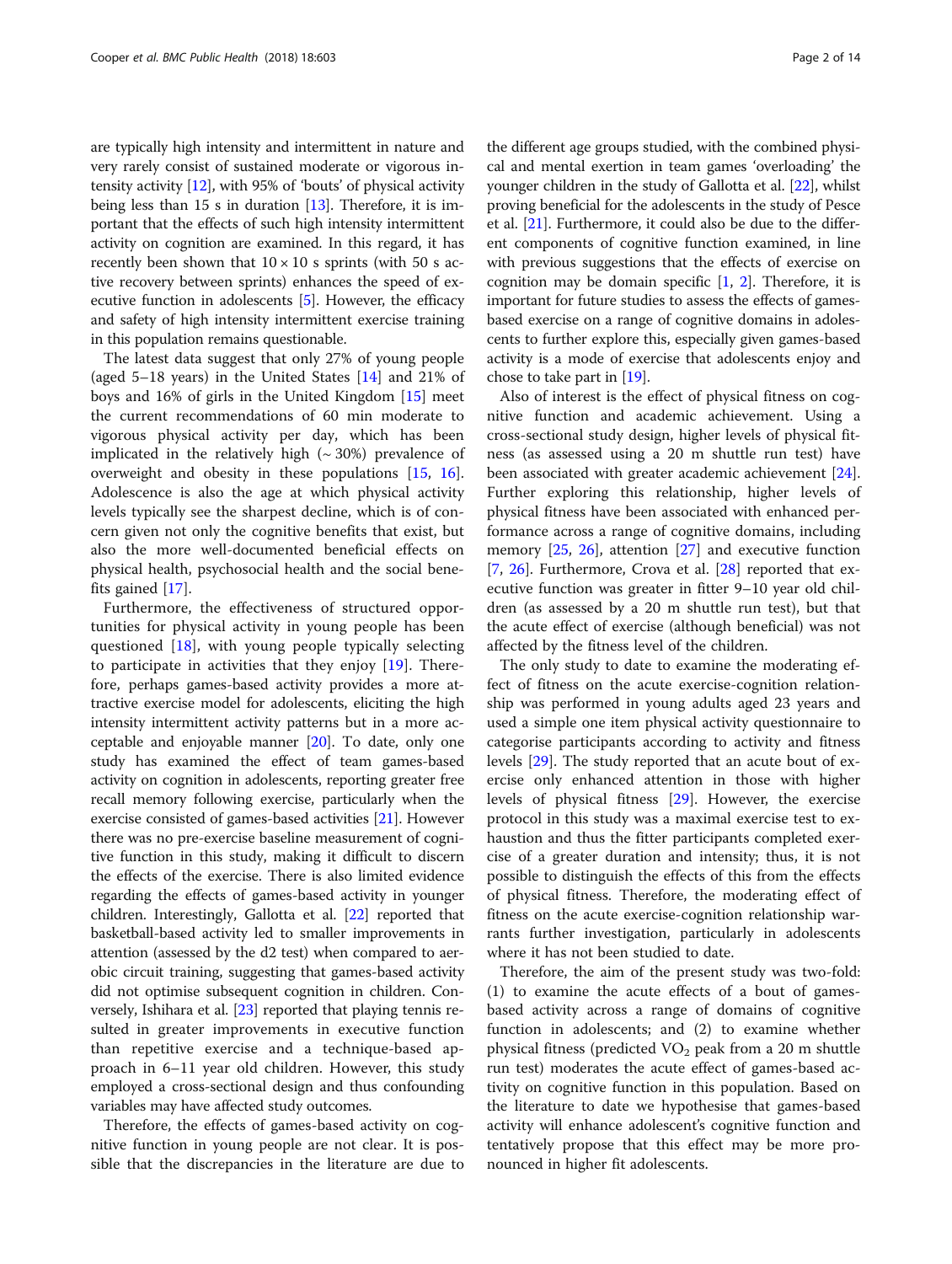## Methods

## Participant characteristics

Forty-one young people (aged 11–13 years) were recruited to participate in the study. However, two participants failed to complete the study because they were absent from school for one of the experimental trials. Therefore, a total of 39 participants completed the study (20 male, 19 female). Anthropometric measures of height, body mass, sitting height, waist circumference and skinfolds were taken for descriptive purposes. Height was measured using a Leicester Height Measure (Seca, Germany) accurate to 0.1 cm and body mass was measured using a Seca 770 digital scale (Seca, Germany) accurate to 0.1 kg, allowing the determination of body mass index (BMI). Sitting height was measured and subsequently leg length was calculated to allow the estimation of maturity (by calculating years from peak height velocity) using the method of Moore et al. [\[30\]](#page-12-0).

## Study design

Following approval from the institutions ethical advisory committee, participants were recruited from two secondary schools in the East Midlands, UK. In accordance with the guidelines for school-based research, head teacher consent was gained in addition to written informed consent from parents/guardians and a health screen questionnaire completed for each participant. Participants provided their assent to participate in the study on each testing day.

The study employed a randomised crossover design, with participants blind to the condition until arrival at school for the first main experimental trial. Participants completed a familiarisation trial and two main experimental trials (exercise and resting), each separated by 7 days, thus participants acted as their own controls. During familiarisation the protocol of the study was explained to participants and they were provided an opportunity to practice and become familiar with the procedures to be used during the study. This information was also provided to parents/guardians prior to the study via both written information and a phone call from an experimenter. Opportunities were provided for participants/parents/guardians to ask questions to clarify any aspect of the study they did not fully understand.

In brief, the main experimental trials followed a 2-day protocol (Fig. 1). On day one, following baseline measurements a standardised breakfast (identical to the breakfast of Cooper et al. [[4\]](#page-12-0)) was provided, to control for the potential of breakfast and exercise to interact and affect cognition in young people [[31\]](#page-12-0). Sixty minutes following breakfast, participants completed 60 min of basketball (exercise trial) or continued to rest (resting trial). A battery of cognitive function tests and a mood questionnaire was completed 30 min pre-, 5 min post-





and 45 min post-exercise. Other procedures during the study included capillary blood samples, blood pressure measurement and the provision of a standardised lunch. The aim of these measures was to assess the effects of exercise on cardio-metabolic risk factors in young people, the results of which are to be presented elsewhere. This paper will present and discuss the findings with regards to cognitive function. The experimental protocol is shown in Fig. 1.

## Pre-trial control

Participants consumed a meal of their choice the evening before each main experimental trial and repeated this for the subsequent trial, following which they fasted from 10 pm until arrival at school the following day. Water was allowed ad libitum during this time to maintain euhydration. Participants were also asked to avoid any exercise for 24 h prior to each experimental trial. A telephone call was made to parents/guardians prior to each experimental trial to remind them of this information. All participants followed the pre-trial conditions.

#### Exercise and rest protocol

The exercise protocol consisted of 60 min of basketball activity, completed in a school sports hall in groups of 8–10 participants. The basketball sessions consisted of a warm-up, skill-based drills and small sided games. All sessions were run by the same experienced level 4 basketball coach. Participants were also familiarised with the basketball session during the familiarisation trial. During the resting trial (and at all times during the exercise trial, with the exception of the 60 min basketball session) participants rested quietly whilst seated in a school classroom. Throughout both experimental trials heart rate was monitored continuously using the Firstbeat team sport system (Firstbeat Technologies Ltd., Finland).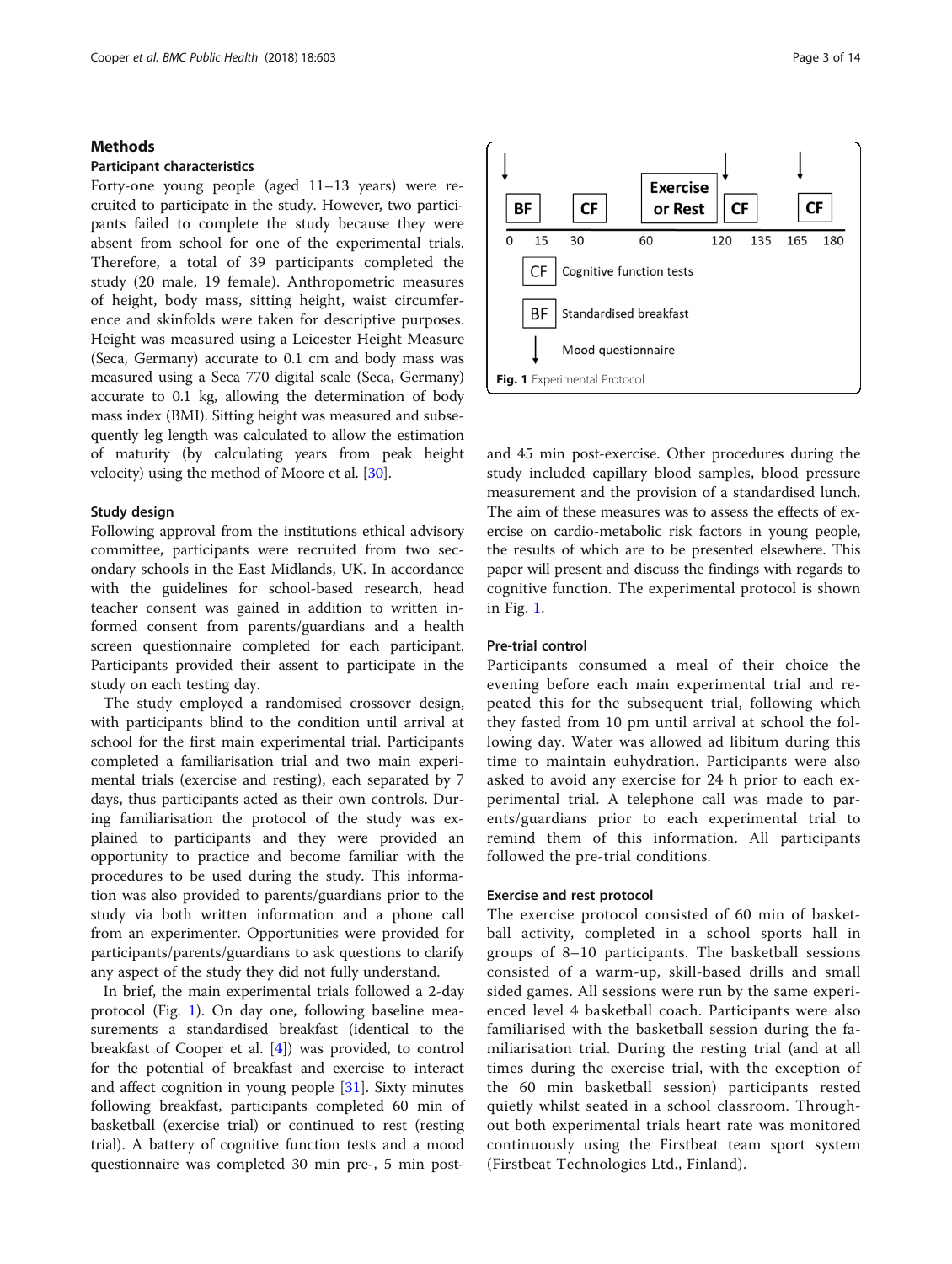## Cognitive function tests

The battery of cognitive function tests lasted approximately 12 min and consisted of the Stroop test, Sternberg paradigm, trail making test and d2 test of attention, with tests completed in that order. Three of the tests (Stroop test, Sternberg paradigm and trail making test) were completed on a laptop computer (Lenovo Thinkpad T450; Lenovo, Hong Kong) whilst the d2 test was administered via paper and pencil. The instructions for each cognitive function test were presented prior to each completion of the test and participants were allowed an opportunity to ask any questions. Each test (and test level) was preceded by a number of practice stimuli to re-familiarise participants with the test and negate any potential learning effects, the data for which were discarded. Participants completed the tests in a classroom of 8–12 participants, in silence and separated such that participants could not interact during the completion of the tests. Participants also wore sound cancelling headphones to minimise external disturbances. This testing procedure has been previously used successfully in a similar study population [[4,](#page-12-0) [5,](#page-12-0) [31](#page-12-0)].

#### Stroop test

The Stroop test is a commonly used measure of selective attention and executive function, in particular the domain of inhibitory control [\[32](#page-12-0)]. The Stroop test consisted of two levels (simple and complex). On both levels, a test word is placed in the centre of the screen with the target and distractor presented randomly on the left and right side of the screen, with participants selecting their response using the appropriate arrow key. The simple level contained 20 stimuli, with the test word, target and distractor all presented in white font. The complex (colour-interference) level contained 40 stimuli, with the participant selecting the colour the word was written in rather than the actual word (an incongruent colour). On both levels, participants were asked to respond as quickly and accurately as possible. The choices remained on the screen until the participant responded, with an inter-stimulus interval of 1 s. The variables of interest were the response time of correct responses and the proportion of correct responses made.

## Sternberg paradigm

The Sternberg paradigm [\[33](#page-12-0)] is a commonly used test of working memory and consisted of three levels, each using a different working memory load (one, three or five items). On the one item level the target was always the number '3', consisting of 16 stimuli, whereas on the three and five item levels the target was three or five randomly generated letters respectively, each containing 32 stimuli. At the start of each level the target items were displayed along with instructions to press the right

arrow key if a target item was presented and the left arrow key for a distractor. The correct response was counterbalanced between the left and right arrow key for each level and on all levels, the choice stimuli was presented in the centre of the screen with an interstimulus interval of 1 s. The variables of interest were the response time of correct responses and the proportion of correct responses made.

## Trail making test

The trail making test is a commonly used measure of information processing speed [[34](#page-12-0)] and consisted of two levels, each containing 25 randomly distributed stimuli. On each level participants were asked to click on the targets in sequence. For the number level, the sequence was sequential numbers (i.e. 1, 2, 3 etc.) and on the number and letter level the sequence was alternating numbers and letters (i.e. 1, A, 2, B etc.). The variable of interest was the time taken to complete each level.

## d2 test of attention

The d2 test of attention [[35](#page-12-0)] is a paper and pencil letter cancellation test, used to assess selective attention. The test consists of 14 lines of 47 letters (either 'd' or 'p') with 0–2 dashes above and below each letter. Participants were asked to mark any letter 'd' with 2 dashes (i.e. 2 above, 2 below or 1 above and 1 below). Participants were allowed 20 s to complete each line, following which an experimenter instructed them to move on to the next line. The first 2 lines of the test were for practice/re-familiarisation and the data were discarded. Each test was then coded by an investigator for the total number of items processed (n), errors of omission (number of d's with 2 dashes missed; EO) and errors of commission (any distractor items incorrectly marked; EC). This allowed the calculation of three outcome variables: Concentration Performance (CP) = n-EO-EC; Processed Targets (PT)  $=$  (n-EO) + EC; and error percentage  $(E%) = (EO + EC)/$ PT. These variables were used for subsequent analysis.

#### Mood questionnaire

The mood questionnaire was a modified version of the 'Activation-Deactivation Check List' (AD ACL) short form [[36](#page-12-0)] which has been used successfully in a similar study population [[4,](#page-12-0) [5](#page-12-0), [32\]](#page-12-0). The 20 item questionnaire was split into four components of mood; energy, tiredness, tension and calmness, each having five corresponding adjectives on the questionnaire. Participants were asked to respond to a series of adjectives regarding how they felt at that moment in time, on a scale of 1 to 5 (where 1: definitely do not feel, 3: unsure, 5: definitely feel). The scores on the adjectives for each component of mood were summed, providing an overall score for each component. In addition, three visual analogue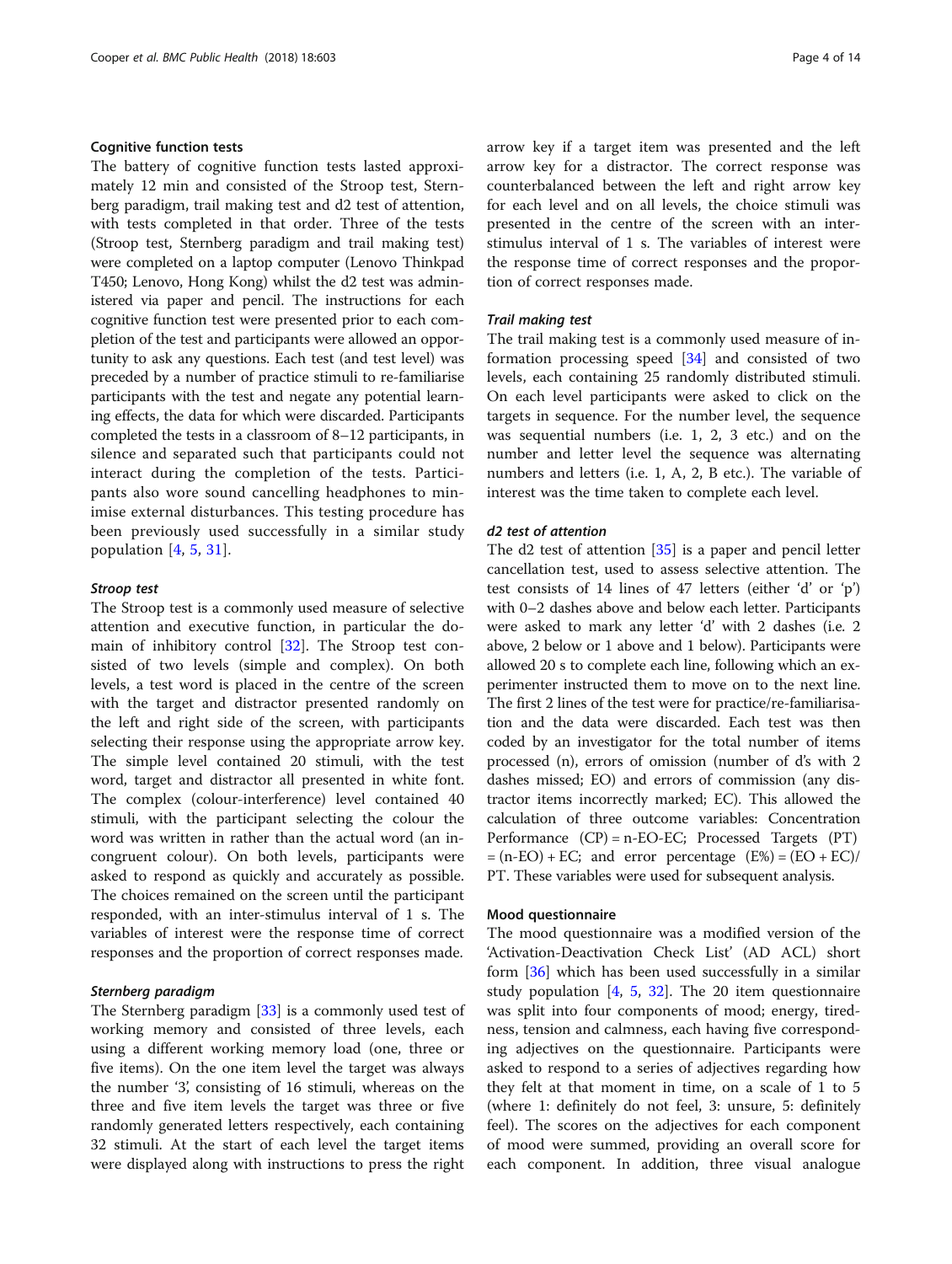scales were used to provide a measure of participants' hunger, fullness and concentration. The scales consisted of a 10 cm line from one extreme to the other (i.e. not at all to very), with participants indicating the point on the line that applied to them at that moment in time.

#### Fitness measurement

In order to provide an assessment of cardiorespiratory fitness, participants completed the multi-stage fitness test [[37](#page-12-0)] to predict VO<sub>2</sub> peak (ml⋅kg<sup>-1</sup>⋅min<sup>-1</sup>). The multi-stage fitness test required participants to complete progressive 20 m shuttle runs in time with an audio signal, until the point of volitional exhaustion or until they could not maintain the required running speed to keep time with the audio signal. The test commenced at a speed of 8. 5 km⋅h<sup>-1</sup> and increased by 0.5 km⋅h<sup>-1</sup> for every stage completed. Investigators verbally encouraged participants throughout the test to encourage all participants to work to the point of volitional exhaustion. Predicted  $VO<sub>2</sub>$  peak was calculated using an adolescent specific calculation [[38](#page-13-0)] and heart rate was monitored throughout the test using the previously described methods.

#### Statistical analysis

Data from the Stroop test and Sternberg paradigm were analysed using R ([www.r-project.org\)](http://www.r-project.org). Response time analyses were performed using the nlme package, which implements mixed effect models and yields  $t$  statistics. Accuracy analyses were performed using the lme4 package, which implements mixed effect models for data with a binomial outcome distribution and yields z statistics. Initially, analyses were conducted using a two-way (trial by time) interaction for each test level given that each level requires a different level of cognitive processing. For all variables from the trail making test, d2 test of attention and mood questionnaire, analyses were conducted using SPSS (version 24; SPSS Inc., Chicago, IL., USA) using a two-way (trial by time) repeated measures analysis of variance (ANOVA).

Furthermore, to assess the moderating effect of fitness on the exercise-cognition relationship, participants were assigned to high (top 50% for each sex) and low (bottom 50% for each sex) fitness groups, based on the predicted  $VO<sub>2</sub>$  peak from the multi-stage fitness test. For each variable from the cognitive function tests a three-way (trial by time by fitness) interaction was then conducted using mixed effect models in R (Stroop test and Sternberg paradigm) or repeated measures ANOVA in SPSS (trail making test and d2 test of attention), with fitness as a between subjects factor. Heart rate was compared between fitness groups using independent samples t-tests and mood data assessed using a mixed methods ANOVA. All data are presented as mean ± standard

error of the mean (SEM) and for all analyses, statistical significance was accepted as  $p < 0.05$ .

#### Results

## Participant characteristics

The characteristics of the 39 participants that completed the study were as follows (mean  $\pm$  SD): age,  $12.3 \pm 0$ . 7 years; height,  $155.7 \pm 7.5$  cm; body mass,  $46.0 \pm 9.5$  kg; body mass index,  $18.8 \pm 2.6$  kg⋅m<sup>-2</sup>; maturity offset, − 1.3 ± 0.7 years.

## Exercise and heart rate

All participants completed the 60 min of games based activity, during which average heart rate was  $158 \pm 11$ beats∙min<sup>-1</sup> and maximum heart rate was  $197 \pm 9$ beats∙min<sup>−</sup> <sup>1</sup> . There was no difference in average or maximum heart rate during the 60 min basketball between the high and low fitness groups (average,  $p = 0.309$ ; maximum,  $p = 0.177$ ).

## Cognitive function

The data for each of the cognitive function tests at each time point across the exercise and resting trials, for the high and low fitness adolescents, can be found in Table [1](#page-5-0). For clarity, cognitive data in figures are presented as change across the morning, given that there were no baseline differences in response time or accuracy between the exercise and resting trials for any test or test level, including when considering the high and low fitness groups separately (all  $p > 0.05$ ). For the Stroop test and Sternberg paradigm response times (of correct responses) were log transformed to exhibit the right hand skew typical of human response times. Minimum (<200 ms) and maximum (1500–3000 ms, depending on task complexity) were applied to eliminate any unreasonably fast (anticipatory) or slow responses.

#### Stroop test

Response times On the simple level of the Stroop test, there was no change in response times immediately following games-based activity (trial by time interaction,  $p = 0.331$ ). However, response times slowed 45 min following games-based activity, whilst they remained similar on the resting trial (trial by time interaction,  $t_{(3287)} = -2.6$ ,  $p = 0.009$ ; Fig. [2a\)](#page-7-0). On the complex level of the Stroop test, response times were enhanced both immediately (trial by time interaction,  $t_{(4497)} = 2.3$ ,  $p = 0.021$ ; Fig. [3\)](#page-7-0) and 45 min (trial by time interaction,  $t_{(4497)} = 2.3$ ,  $p = 0.035$ ; Fig. [3\)](#page-7-0) following games-based activity on the exercise trial, whilst they remained similar across the morning on the resting trial.

When considering the moderating effect of fitness, on the simple level of the Stroop test there was no difference in the effect of exercise on response times immediately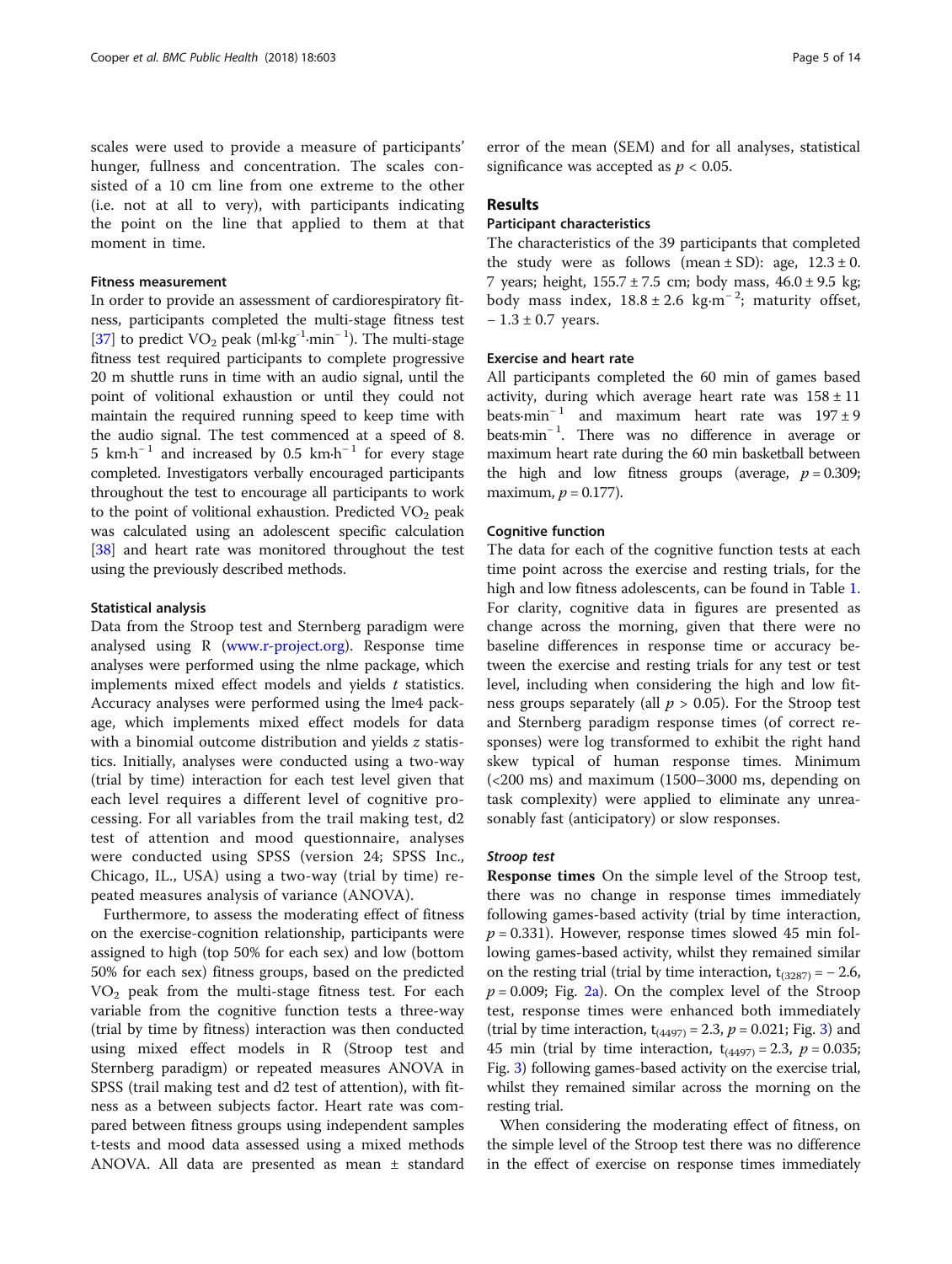<span id="page-5-0"></span>

|                    |            | Table 1 Cognitive function data across the exercise and resting trials. Data are mean ± S.E.M. |                    |                |                              |                         |                 |                              |                         |
|--------------------|------------|------------------------------------------------------------------------------------------------|--------------------|----------------|------------------------------|-------------------------|-----------------|------------------------------|-------------------------|
| Test               | Level      | Variable                                                                                       | Participant Group  | Resting trial  |                              |                         | Exercise trial  |                              |                         |
|                    |            |                                                                                                |                    | Pre-exercise   | post-exercise<br>Immediately | post-exercise<br>45 min | Pre-exercise    | post-exercise<br>Immediately | post-exercise<br>45 min |
| Stroop test        | Simple     | [ms]<br>Response time                                                                          | Overall            | $886 \pm 28$   | $849 \pm 34$                 | $852 \pm 30$            | $885 \pm 22$    | $823 \pm 25$                 | $933 \pm 42$            |
|                    |            |                                                                                                | Low Fitness Group  | $901 \pm 37$   | $842 \pm 38$                 | 861 ± 49                | $868 \pm 33$    | $825 \pm 32$                 | $0980 \pm 60$           |
|                    |            |                                                                                                | High Fitness Group | $888 \pm 51$   | $878 \pm 67$                 | $872 \pm 43$            | $906 \pm 27$    | $824 \pm 41$                 | $852 \pm 41$            |
|                    |            | Accuracy [%]                                                                                   | Overall            | $99.1 \pm 0.4$ | $97.7 \pm 0.6$               | $96.2 \pm 1.1$          | 6.07676         | $97.0 \pm 1.2$               | $97.9 \pm 0.8$          |
|                    |            |                                                                                                | Low Fitness Group  | $99.2 \pm 0.6$ | $98.3 \pm 0.8$               | $96.6 \pm 2.1$          | $98.7 \pm 0.7$  | $0.1 \pm 0.79$               | $98.7 \pm 0.7$          |
|                    |            |                                                                                                | High Fitness Group | $98.7 \pm 0.7$ | $97.5 \pm 1.1$               | $95.8 \pm 1.2$          | $98.3 \pm 0.8$  | $98.3 \pm 1.0$               | $98.3 \pm 0.8$          |
|                    | Complex    | $[\mathrm{rms}]$<br>Response time                                                              | Overall            | $1133 \pm 37$  | $1118 \pm 31$                | $1140 \pm 31$           | $1187 \pm 38$   | $1114 \pm 29$                | $1124 \pm 35$           |
|                    |            |                                                                                                | Low Fitness Group  | $1164 \pm 49$  | $1190 \pm 46$                | $1179 \pm 45$           | $1131 \pm 45$   | $1102 \pm 38$                | $1163 \pm 57$           |
|                    |            |                                                                                                | High Fitness Group | $1130 \pm 63$  | $1064 \pm 44$                | $1126 \pm 46$           | $1255 \pm 69$   | $1147 \pm 50$                | $1125 \pm 49$           |
|                    |            | Accuracy [%]                                                                                   | Overall            | $96.8 \pm 0.7$ | $94.6 \pm 0.8$               | $92.8 \pm 1.3$          | $96.6 \pm 1.0$  | $94.2 \pm 1.2$               | $93.6 \pm 1.3$          |
|                    |            |                                                                                                | Low Fitness Group  | $96.5 \pm 1.1$ | $95.0 \pm 1.1$               | $93.8 \pm 1.6$          | $97.6 \pm 0.9$  | $95.3 \pm 1.2$               | $94.1 \pm 1.4$          |
|                    |            |                                                                                                | High Fitness Group | $96.3 \pm 1.1$ | $94.4 \pm 1.3$               | $92.6 \pm 1.9$          | $96.8 \pm 1.2$  | $94.1 \pm 1.8$               | $94.1 \pm 2.0$          |
| Sternberg paradigm | One item   | [ms]<br>Response time                                                                          | Overall            | $553 \pm 15$   | $533 \pm 15$                 | $519 \pm 21$            | $548 \pm 15$    | $512 \pm 16$                 | $523 \pm 20$            |
|                    |            |                                                                                                | Low Fitness Group  | $578 \pm 26$   | $562 \pm 25$                 | $558 \pm 38$            | $563 \pm 23$    | $526 \pm 27$                 | $565 \pm 35$            |
|                    |            |                                                                                                | High Fitness Group | $538 \pm 20$   | $522 \pm 17$                 | $484 \pm 21$            | $545 \pm 24$    | $505 \pm 20$                 | $495 \pm 21$            |
|                    |            | Accuracy [%]                                                                                   | Overall            | $98.6 \pm 0.6$ | $-97.6 \pm 0.6$              | $96.6 \pm 1.0$          | $97.9 \pm 0.7$  | $95.7 \pm 1.4$               | $97.6 \pm 0.8$          |
|                    |            |                                                                                                | Low Fitness Group  | $99.7 \pm 0.3$ | $98.6 \pm 0.8$               | $98.6 \pm 0.6$          | $98.3 \pm 0.7$  | $94.8 \pm 2.8$               | 0.0406                  |
|                    |            |                                                                                                | High Fitness Group | $97.1 \pm 1.2$ | $97.1 \pm 0.9$               | $6.1 \pm 0.9$           | $98.2 \pm 0.9$  | $96.3 \pm 1.1$               | $97.1 \pm 1.6$          |
|                    | Three item | $[\mathsf{m}\mathsf{s}]$<br>Response time                                                      | Overall            | $712 \pm 20$   | $690 \pm 23$                 | $681 \pm 20$            | $710 \pm 22$    | $692 \pm 21$                 | $587 \pm 22$            |
|                    |            |                                                                                                | Low Fitness Group  | $736 \pm 29$   | $689 \pm 30$                 | $686 \pm 30$            | $707 \pm 36$    | $702 \pm 31$                 | $697 \pm 32$            |
|                    |            |                                                                                                | High Fitness Group | $703 \pm 31$   | $707 \pm 40$                 | $688 \pm 29$            | $731 \pm 31$    | $705 \pm 28$                 | $685 \pm 34$            |
|                    |            | Accuracy [%]                                                                                   | Overall            | $95.8 \pm 0.6$ | $96.7 \pm 0.7$               | $95.0 \pm 0.8$          | $97.3 \pm 0.5$  | $94.6 \pm 1.0$               | $95.0 \pm 1.0$          |
|                    |            |                                                                                                | Low Fitness Group  | $96.7 \pm 0.7$ | $97.4 \pm 0.7$               | $94.1 \pm 1.3$          | $97.4 \pm 0.5$  | $95.8 \pm 0.8$               | $94.8 \pm 1.4$          |
|                    |            |                                                                                                | High Fitness Group | $94.3 \pm 1.1$ | $95.8 \pm 1.5$               | $95.8 \pm 1.3$          | $0.1 \pm 0.96$  | $94.5 \pm 1.8$               | $95.6 \pm 1.2$          |
|                    | Five item  | $[\mathrm{rms}]$<br>Response time                                                              | Overall            | $861 \pm 23$   | $846 \pm 28$                 | $839 \pm 25$            | $878 \pm 27$    | $818 \pm 25$                 | $832 \pm 26$            |
|                    |            |                                                                                                | Low Fitness Group  | $856 \pm 30$   | $863 \pm 37$                 | $830 + 35$              | $851 \pm 33$    | $801 \pm 33$                 | $820 \pm 29$            |
|                    |            |                                                                                                | High Fitness Group | $0 + 40$       | $840 \pm 51$                 | $873 \pm 42$            | $923 \pm 45$    | $854 \pm 42$                 | $868 \pm 45$            |
|                    |            | Accuracy [%]                                                                                   | Overall            | $94.2 \pm 0.9$ | $92.4 \pm 1.5$               | $92.7 \pm 1.0$          | $93.7 \pm 1.2$  | $92.1 \pm 1.2$               | $90.1 \pm 1.6$          |
|                    |            |                                                                                                | Low Fitness Group  | $93.9 \pm 1.1$ | $92.2 \pm 1.8$               | $93.9 \pm 1.3$          | $1.1 + 6 + 1.1$ | $90.3 \pm 2.1$               | $90.1 \pm 2.5$          |
|                    |            |                                                                                                | High Fitness Group | $93.6 \pm 1.6$ | $92.3 \pm 2.7$               | $91.5 \pm 1.9$          | $92.1 \pm 2.3$  | $93.8 \pm 1.2$               | $90.3 \pm 2.2$          |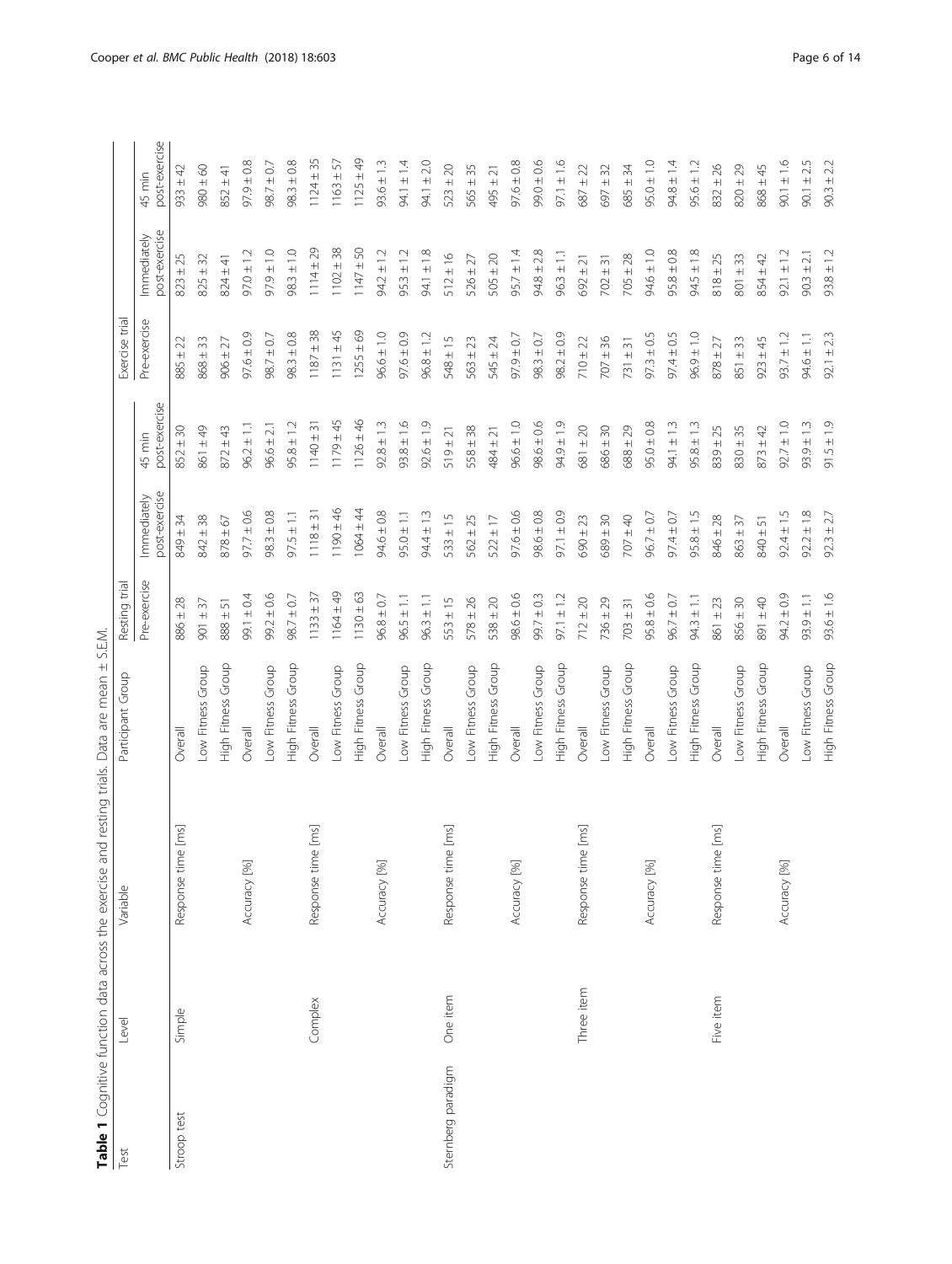| ١                             |
|-------------------------------|
| ١                             |
|                               |
|                               |
| $\left(\right)$               |
| ļ                             |
|                               |
|                               |
|                               |
| j<br>)                        |
|                               |
| I                             |
| ļ                             |
| 5)<br>i<br>ì                  |
|                               |
|                               |
| .<br>.<br>.<br>J              |
| 5<br>i<br>C                   |
|                               |
|                               |
| )<br>)<br>)<br>I              |
|                               |
| i                             |
| I<br>ׇ֚֬֓֡֡                   |
|                               |
|                               |
| ת<br>l                        |
|                               |
| í<br>j<br>ţ                   |
| ì                             |
| Ī                             |
| )<br>5<br>5<br>j              |
| こくこく                          |
|                               |
| í<br>İ                        |
|                               |
| :<br>$\mathbf{r}$             |
| Ì<br>Ï                        |
| $\frac{1}{2}$                 |
| i                             |
| ï                             |
| )<br>)<br>i                   |
|                               |
| .<br>J                        |
| i<br>Si<br>j                  |
| S                             |
| j                             |
| l                             |
| İ                             |
| $\overline{\phantom{a}}$<br>I |
|                               |
|                               |
|                               |
|                               |
| $\frac{1}{2}$                 |
|                               |
|                               |
| $\mathbf{r}$                  |
| $\overline{\phantom{a}}$      |
|                               |
| ŧ                             |
| able 1 <b>Codr</b>            |
|                               |
|                               |
| ŕ                             |
|                               |

| <b>Test</b>         | Level             | Variable                  | Participant Group  | Resting trial  |                              |                         | Exercise trial |                              |                         |
|---------------------|-------------------|---------------------------|--------------------|----------------|------------------------------|-------------------------|----------------|------------------------------|-------------------------|
|                     |                   |                           |                    | Pre-exercise   | post-exercise<br>Immediately | post-exercise<br>45 min | Pre-exercise   | post-exercise<br>Immediately | post-exercise<br>45 min |
| Trail making test   | Number            | [su<br>Time taken         | Overall            | 4827 ± 143     | $5093 \pm 215$               | $5113 \pm 202$          | $4777 \pm 154$ | $4878 \pm 178$               | $5056 \pm 195$          |
|                     |                   |                           | Low Fitness Group  | $4483 \pm 215$ | 4991 ± 343                   | $4806 \pm 315$          | $4470 \pm 220$ | $4761 \pm 287$               | $5242 \pm 313$          |
|                     |                   |                           | High Fitness Group | $5224 \pm 215$ | 5311 ± 343                   | $5536 \pm 315$          | $5285 \pm 220$ | $5152 \pm 287$               | $5075 \pm 313$          |
|                     | Number and letter | Time taken [ms]           | Overall            | $6539 \pm 308$ | $6333 \pm 347$               | 5941 ± 236              | 6847 ± 272     | $6498 \pm 323$               | $6103 \pm 274$          |
|                     |                   |                           | Low Fitness Group  | $5743 \pm 449$ | $5666 \pm 511$               | $5663 \pm 360$          | 6339 ± 409     | $5777 \pm 480$               | 5940 ± 440              |
|                     |                   |                           | High Fitness Group | 487 ± 449      | $7356 \pm 511$               | 6477 ± 360              | $7624 \pm 408$ | 7389 ± 480                   | 6495 ± 440              |
| d <sub>2</sub> test |                   | Concentration Performance | Overall            | $384 \pm 12$   | $425 \pm 11$                 | $437 \pm 13$            | $390 \pm 13$   | $424 \pm 12$                 | 431 ± 12                |
|                     |                   |                           | Low Fitness Group  | $371 \pm 19$   | $409 \pm 16$                 | $418 \pm 19$            | $362 \pm 19$   | $399 \pm 18$                 | $410 \pm 17$            |
|                     |                   |                           | High Fitness Group | $395 \pm 19$   | $438 \pm 16$                 | $456 \pm 19$            | 414±19         | $445 \pm 18$                 | $452 \pm 17$            |
|                     |                   | Processed Targets         | Overall            | $396 \pm 13$   | $440 \pm 12$                 | $456 \pm 14$            | $404 \pm 13$   | $438 \pm 13$                 | $447 \pm 13$            |
|                     |                   |                           | Low Fitness Group  | $384 \pm 20$   | $422 \pm 18$                 | $435 \pm 20$            | $377 \pm 19$   | $409 \pm 19$                 | $424 \pm 19$            |
|                     |                   |                           | High Fitness Group | $404 \pm 20$   | $453 \pm 18$                 | $478 \pm 20$            | $428 \pm 19$   | $463 \pm 19$                 | $472 \pm 19$            |
|                     |                   | Error Percentage          | Overall            | $4.8 \pm 1.1$  | $4.8 \pm 1.0$                | $5.1 \pm 0.9$           | $7.8 \pm 1.7$  | $6.1 \pm 1.1$                | $6.3 \pm 1.1$           |
|                     |                   |                           | Low Fitness Group  | $7.8 \pm 1.5$  | $7.2 \pm 1.5$                | $7.1 \pm 1.4$           | $12.5 \pm 2.4$ | $8.6 \pm 1.5$                | $9.0 \pm 1.6$           |
|                     |                   |                           | High Fitness Group | $1.9 + 1.5$    | $2.4 \pm 1.5$                | $3.1 \pm 1.4$           | $3.4 \pm 2.4$  | $3.9 \pm 1.5$                | $3.9 \pm 1.6$           |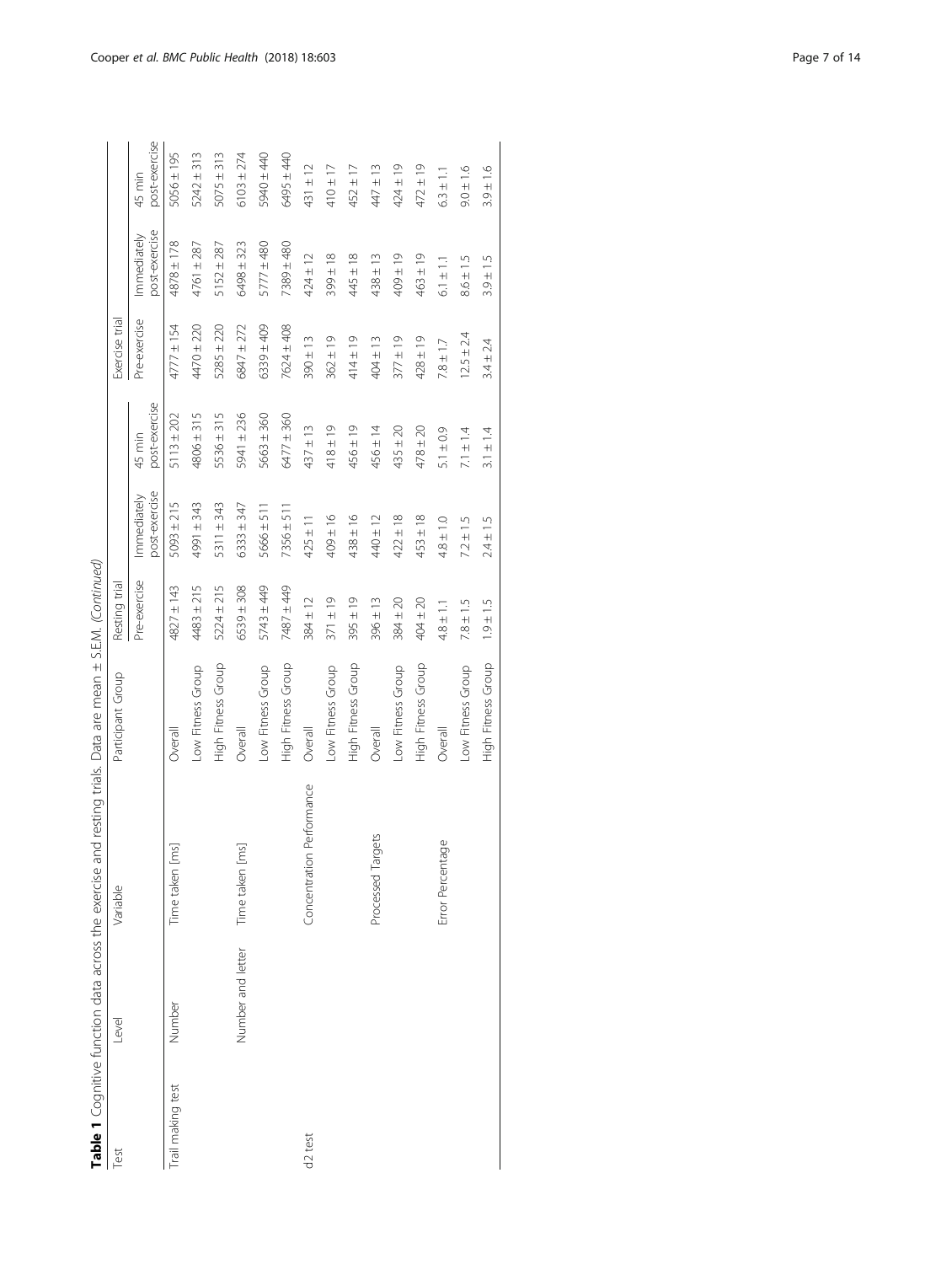<span id="page-7-0"></span>

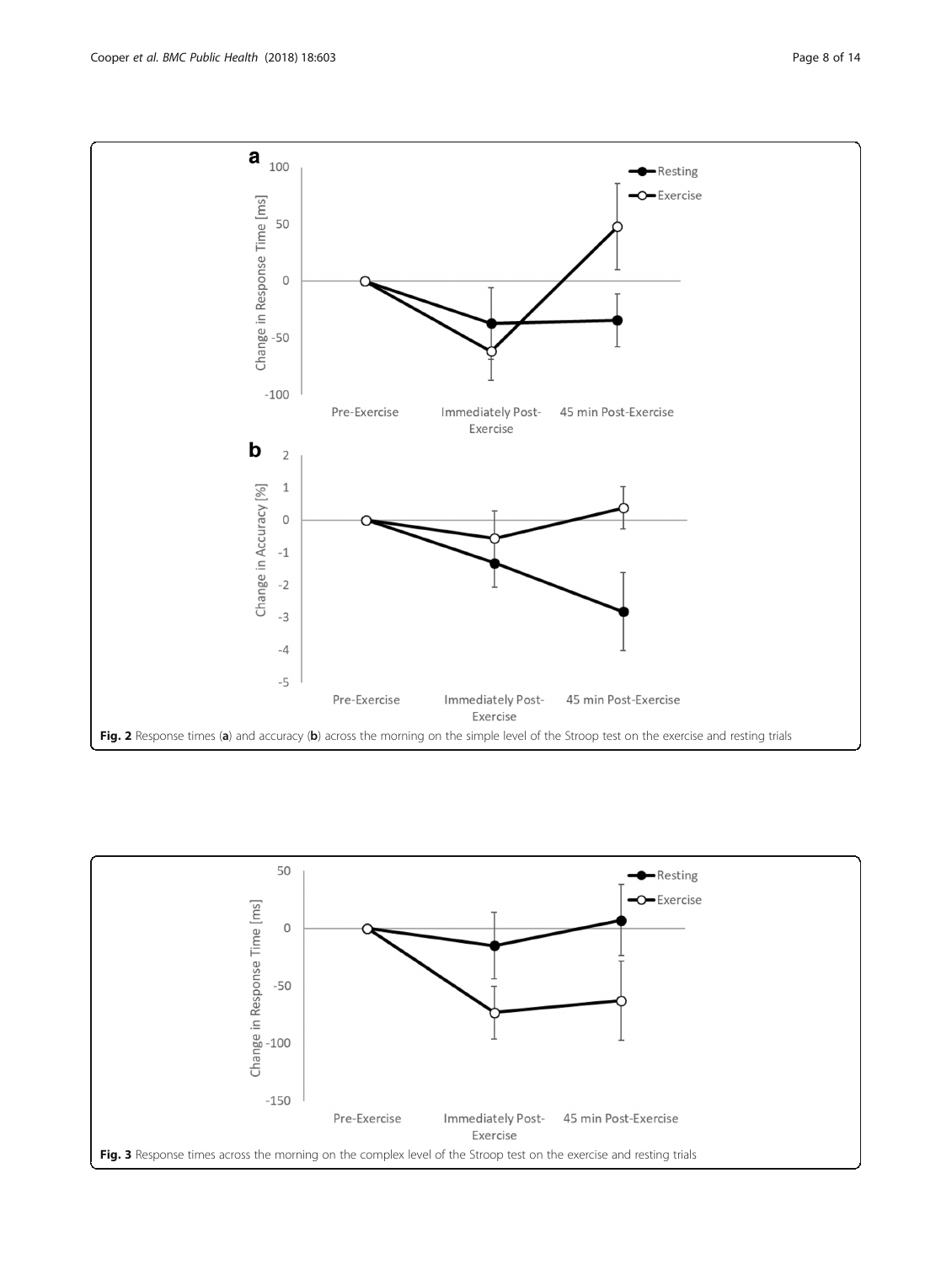post-exercise between the high and low fit groups (trial by time by fitness interaction,  $p = 0.132$ ). However, 45 min post-exercise whilst response times improved following exercise in the high fitness group, there was a slowing of response times in the low fitness group (trial by time by fitness interaction,  $t_{(2890)} = 2.8$ ,  $p = 0.005$ ; Fig. 4a). Similar to the baseline level, on the complex level of the Stroop test there was no moderating effect of fitness on response times immediately post-exercise (trial by time by fitness interaction,  $p = 0.565$ . However, 45 min post-exercise whilst response times improved following exercise in the high fitness group, there was a slowing of response times in the low fitness group (trial by time by fitness interaction,  $t_{(3953)} = 2.1$ ,  $p = 0.040$ ; Fig. 4b).

Accuracy On the simple level of the Stroop test, there was no change in accuracy immediately following gamesbased activity (trial by time interaction,  $p = 0.186$ ). However, whilst accuracy was maintained 45 min following games-based activity, there was a decline in accuracy on the resting trial (trial by time interaction,  $z_{(3414)} = -2.5$ ,  $p = 0.013$ ; Fig. [2b\)](#page-7-0). On the complex level of the Stroop test, accuracy was unaffected immediately (trial by time interaction,  $p = 0.709$ ) and 45 min (trial by time interaction,  $p = 0.440$ ) following games-based activity.

There was also no moderating effect of fitness on the effects of exercise on accuracy either immediately (trial by time by fitness interactions; simple level:  $p = 0.839$ ; complex level:  $p = 0.701$ ) or 45 min (trial by time by fitness interactions; simple level:  $p = 0.787$ ; complex level:  $p = 0.429$ ) post-exercise.

## Sternberg paradigm

Response times On the one item and three item levels of the Sternberg paradigm response times were unaffected both immediately (trial by time interactions: one item,  $p = 0.147$ ; three item,  $p = 0.511$ ) and 45 min (trial by time interactions: one item,  $p = 0.480$ ; three item,  $p = 0.501$ ) following games-based activity. On the five item level of the Sternberg paradigm, response times were enhanced immediately following games-based

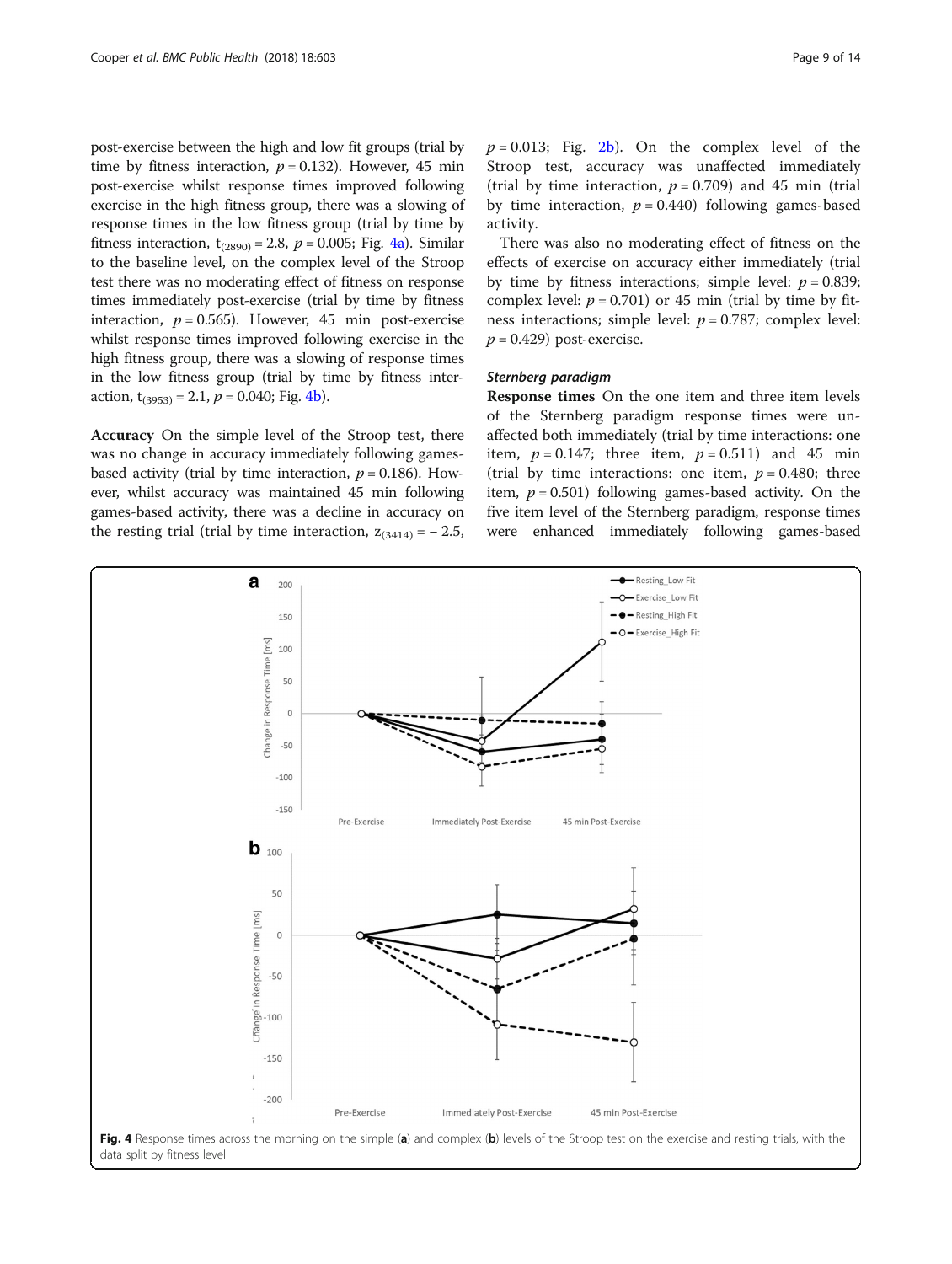activity whilst remaining unaffected on the resting trial (trial by time interaction,  $t_{(6745)} = 2.3$ ,  $p = 0.023$ ; Fig. 5). However, this effect did not remain 45 min post-exercise (trial by time interaction,  $p = 0.348$ ).

When considering the moderating effect of fitness, there was no difference in the effect of exercise on response times between the high and low fit groups on the one item (trial by time by fitness interactions; immediately postexercise:  $p = 0.940$ ; 45 min post-exercise:  $p = 0.457$ ) or five item (trial by time by fitness interactions; immediately post-exercise:  $p = 0.339$ ; 45 min post-exercise:  $p = 0.295$ ) levels of the Sternberg paradigm. However, on the three item level of the Sternberg paradigm whilst response were enhanced both immediately and 45 min post-exercise in the high fitness group, in the low fitness group response times were enhanced at the corresponding time points on the resting trial (trial by time by fitness interactions; immediately post-exercise,  $t_{(6360)} = 2.40$ ,  $p = 0.017$ ; 45 min post-exercise,  $t_{(6360)} = 2.65$  $t_{(6360)} = 2.65$  $t_{(6360)} = 2.65$ ,  $p = 0.008$ ; Fig. 6).

Accuracy Accuracy was unaffected on all levels of the Sternberg paradigm both immediately (trial by time interaction: one item,  $p = 0.657$ ; three item,  $p = 0.293$ ; five item,  $p = 0.807$ ) and 45 min (trial by time interaction: one item,  $p = 0.190$ ; three item,  $p = 0.103$ ; five item,  $p = 0.282$ ) following games-based activity. There was also no moderating effect of fitness on the effects of exercise on accuracy either immediately (trial by time by fitness interactions; one item level:  $p = 0.506$ ; three item level:  $p = 0.752$ ; five item level,  $p = 0.761$ ) or 45 min (trial by time by fitness interactions; one item level:  $p = 0.237$ ; three item level:  $p = 0.337$ ; five item level,  $p = 0.113$ ) post-exercise.

## Trail making test

The time taken to complete the number and number/ letter level of the trail making test was unaffected by the

games-based activity (trial by time interactions: number level,  $p = 0.800$ ; number/letter level,  $p = 0.889$ ). There was also no moderating effect of fitness on the effect of exercise on the time taken to complete either level of the test (trial by time by fitness interactions; number level:  $p = 0.177$ ; number/letter level,  $p = 0.894$ ).

#### d2 test of attention

Concentration performance (CP), the number of processed targets (PT) and the error rate (E%) were all unaffected by the games-based activity (trial by time interactions: CP,  $p = 0.560$ ; PT,  $p = 0.149$ ; E%,  $p = 0.159$ ). There was also no moderating effect of fitness the effect of exercise on any outcome variable from the d2 test (trial by time by fitness interactions; CP:  $p = 0.518$ ; PT:  $p = 0.529$ ; E%,  $p = 0.436$ ).

#### Mood

Energy, tension and calmness were unaffected by the games-based activity (trial by time interactions: energy,  $p = 0.638$ ; tension,  $p = 0.984$ ; calmness:  $p = 0.291$ ). However, there was a significant trial by time interaction for tiredness  $(F_{(2,60)} = 3.3, p = 0.042, \eta^2 = 0.10)$ , whereby tiredness increased immediately following the gamesbased activity (exercise:  $11.2 \pm 4.4$ , resting:  $10.1 \pm 4.8$ ;  $t<sub>(38)</sub> = -2.4, p = 0.021$ . There was also a significant trial by time interaction for hunger ( $F_{(2,56)} = 5.2$ ,  $p = 0.009$ ,  $\eta^2$  = 0.157), whereby hunger was lower 45 min following games-based activity on the exercise trial compared to the resting trial (exercise:  $69 \pm 30$ , resting:  $77 \pm 24$ ; t<sub>(29)</sub> = − 1.3,  $p = 0.036$ .

When considering the moderating effect of fitness, the effect of the 60 min games-based activity on all components of mood, with the exception of energy, was unaffected (trial by time by fitness interactions; tiredness:  $p = 0.568$ ; tension:  $p = 0.551$ ; calmness,  $p = 0.622$ ; hunger:

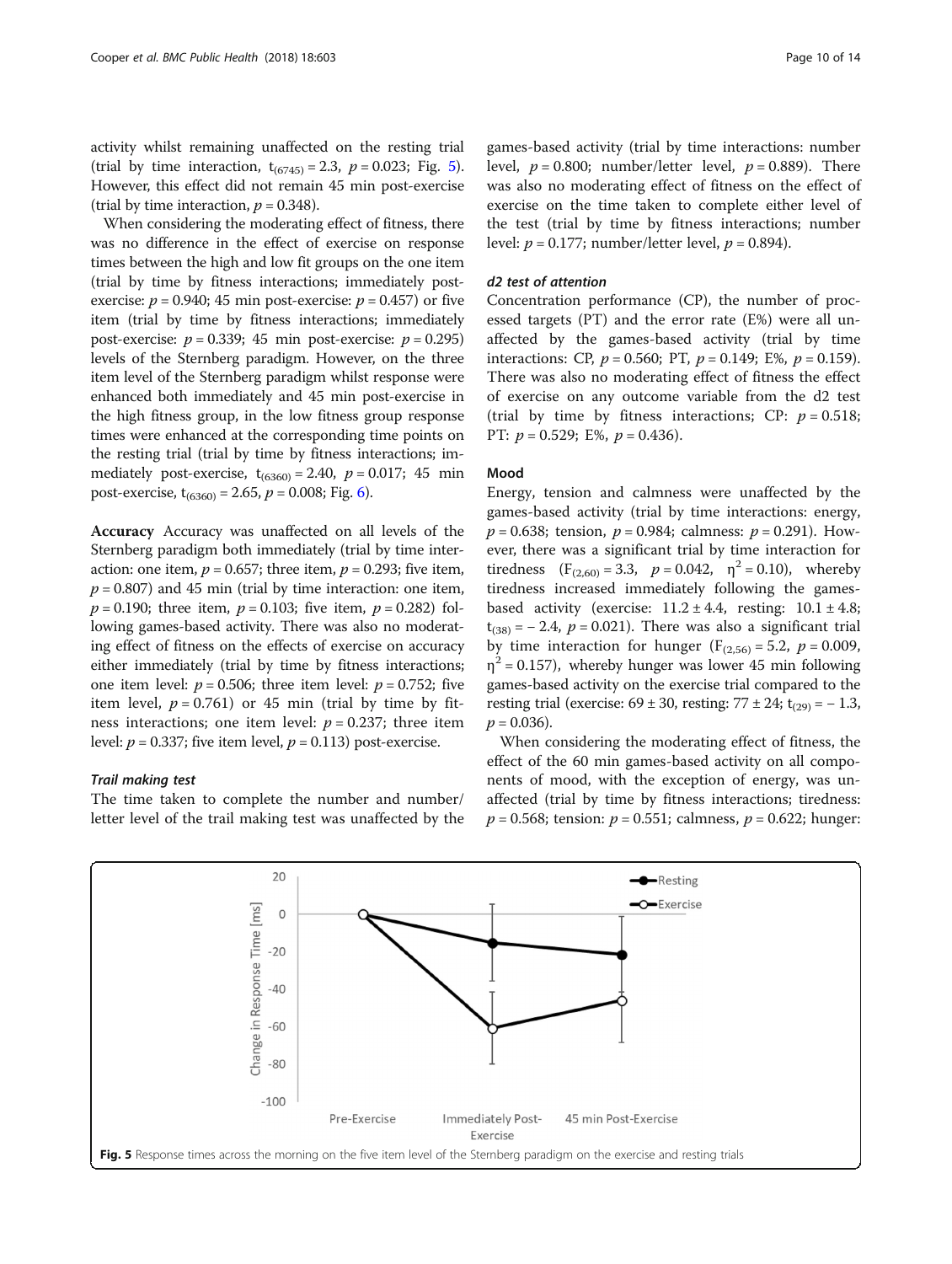<span id="page-10-0"></span>

 $p = 0.764$ ; fullness:  $p = 0.361$ ; concentration:  $p = 0.558$ ). For energy, the low fitness group reported an increase in energy immediately and 45 min post-exercise, whilst energy in the high fitness group was unaffected (trial by time by fitness interaction,  $F_{(2,52)} = 30.0, p = 0.027$ .

## **Discussion**

The main findings of the present study are that 60 min games-based activity enhanced working memory and executive function in adolescents, whilst having no effect on attention and information processing speed. This was evidenced by enhanced response times on the complex level of the Stroop test (a measure of executive function) both immediately and 45 min post-exercise, alongside an improvement in response times immediately post-exercise on the 5 item level of the Sternberg paradigm (a test of working memory). These improvements in response time were seen alongside no change in accuracy and thus are indicative of an enhancement in that cognitive domain. Conversely, there was no effect of 60 min games-based activity on any outcome measure on the d2 test (a test of attention) or the time taken to complete the trail making test (a measure of information processing speed). These findings suggest that the effect of 60 min games-based activity may be domain specific and that exercise may be more beneficial for more complex cognitive functions such as executive function.

The present study is also the first to examine the moderating effect of fitness on the acute exercise-cognition relationship. The findings suggest that games-based activity may be particularly beneficial for adolescents with higher fitness levels, whilst possibly being detrimental in lower fit adolescents (as evidenced by altered response times on the Stroop test and Sternberg paradigm), an effect that may be driven by the high intensity intermittent activity patterns of the

games-based activity being too demanding for the lower fit participants. Finally, 60 min games-based activity also affected mood, with adolescents reporting greater tiredness and less hunger 45 min postexercise; with lower fit adolescents also reporting higher energy 45 min post-exercise.

The present study is the first to examine the effects of an ecologically valid exercise model (i.e. 60 min gamesbased activity) on a range of domains of cognitive function in adolescents. Previous literature in the area has typically employed traditional, moderate intensity, exercise models such as running  $[4]$  $[4]$  and cycling  $[6]$  $[6]$ . Yet it is rare for adolescents to actually engage in such exercise, with games-based activity not only providing a more attractive exercise mode for many adolescents but also more accurately reflecting the high intensity intermittent nature of their typical physical activity [\[12,](#page-12-0) [13](#page-12-0), [20\]](#page-12-0). In the present study the domains of working memory and executive function were enhanced following 60 min games-based activity whilst other more simple cognitive domains (e.g. information processing speed) were unaffected. The effects on executive function and working memory scanning speed are of particular interest for scholastic performance given that these domains have been associated with enhanced academic achievement [[39\]](#page-13-0). The findings of the present study are also in line with the suggestion that high intensity intermittent exercise enhances the speed of executive function [[5\]](#page-12-0) and evidence from cross-sectional studies that games-based activity is associated with free recall memory [[21\]](#page-12-0) and executive function [\[23\]](#page-12-0) in adolescents.

The beneficial effect of high intensity intermittent games-based activity on executive function in the present study may be explained by the decision-making and social interactions required in games-based activity, which confer a positive effect on complex cognitive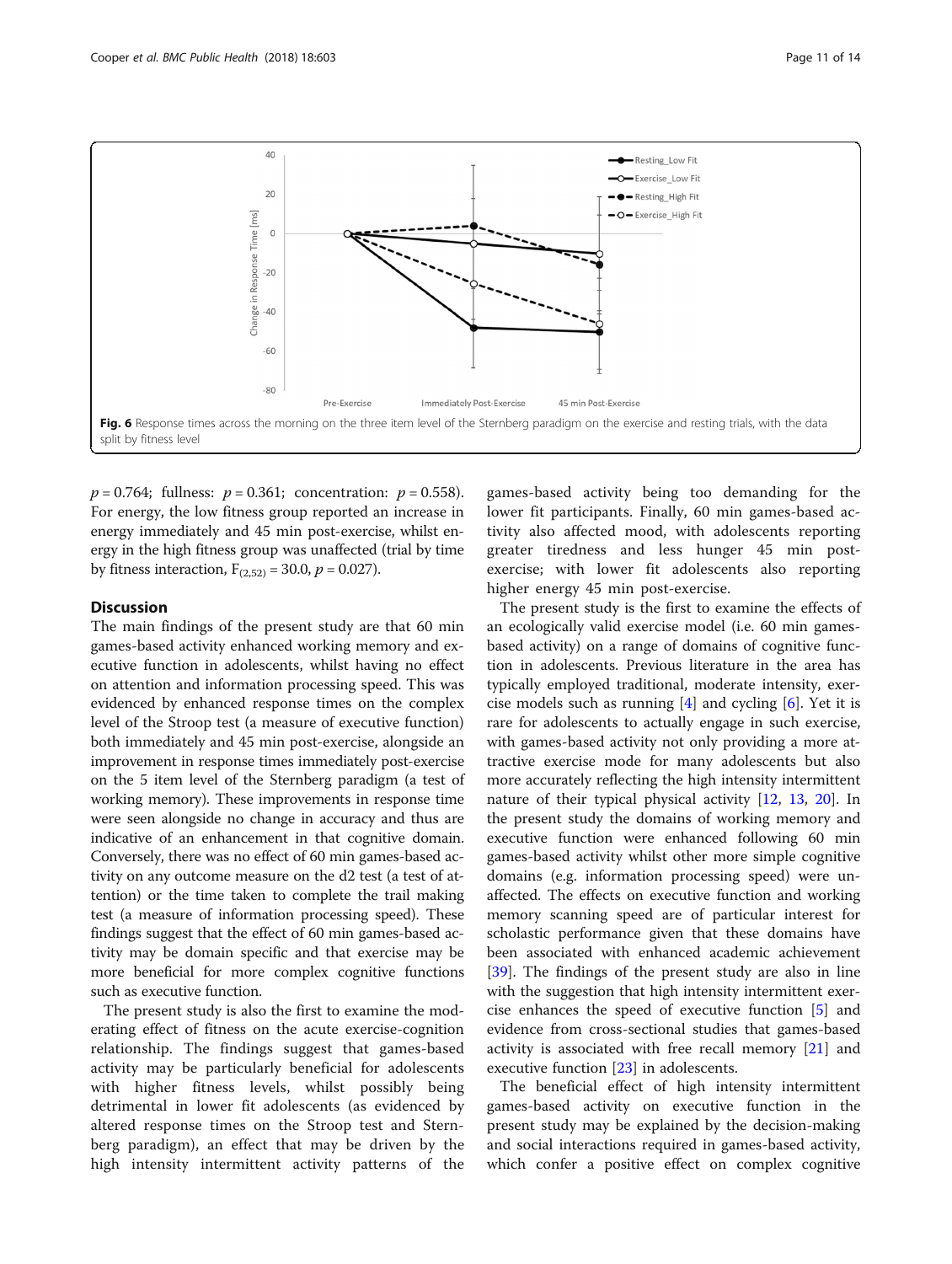functions such as executive function [[40](#page-13-0), [41\]](#page-13-0). Previous evidence suggests that the social interaction and cognitive stimulation required for games-based activity are important determinants of neuroplasticity (i.e. the ability of the nervous system to adapt to the environment) [\[42](#page-13-0)], and thus may explain the beneficial effects on executive function in the present study. Furthermore, the social interactions involved in games-based activity may result in the activity being an attractive exercise model for young people, given that social interactions are a key determinant of enjoyment in team games [\[19\]](#page-12-0).

The present study also extends previous literature by considering the time course of the effects of an acute bout of exercise on cognitive function. Many previous studies only tested at one time point, typically immediately, post-exercise [[21](#page-12-0), [22](#page-12-0)]. However, during a school day the more prolonged effects of exercise are of interest, with the time course of the changes important for the structuring of opportunities for exercise during the school day. The findings of the present study suggest that executive function (assessed by the Stroop test) was enhanced immediately and 45 min post-exercise, whereas working memory (assessed by the Sternberg paradigm) was only enhanced immediately post-exercise. This further illustrates that not only are the effects of exercise domain specific, but also that the time course of the changes may be different for different domains. The enhancement of executive function up to 45 min post-exercise will be of particular interest to school policy makers, given its importance for academic achievement [\[39\]](#page-13-0). Further research should continue to examine a range of domains of cognition and continue testing beyond 45 min post-exercise to examine how long the beneficial effects remain postexercise.

Cross-sectional evidence suggests that enhanced memory [\[25,](#page-12-0) [26\]](#page-12-0), attention [\[27\]](#page-12-0) and executive function [[7](#page-12-0), [26](#page-12-0)] are associated with higher fitness levels in adolescents. One study in adults also suggests that an acute bout of exercise may be particularly beneficial for cognition in individuals with higher activity and fitness levels [\[29](#page-12-0)]. However, the present study is the first to examine this phenomenon in adolescents and suggests that gamesbased activity was particularly beneficial for adolescents with higher fitness levels (as evidenced by enhanced response times on the Stroop test and Sternberg paradigm). Whilst the exact mechanisms for these effects warrant further investigation, it is possible that the games-based activity in the present study, consisting of high intensity intermittent activity patterns, was too physically demanding for the lower fit adolescents. Whilst there was no difference in heart rate or self-report tiredness between the high and low fitness groups during the basketball, it is likely that the higher fit adolescents are more accustomed to such exercise whilst adolescents with lower fitness levels were not and thus found it more challenging. This suggestion is in line with a meta-analysis showing that high intensity maximal exercise can be detrimental to cognition [[43](#page-13-0)]. The present study adds to this suggestion and furthers that this may only be the case in lower fit adolescents, whereas higher fit adolescents receive cognitive benefits from such exercise. Taken together, this would suggest that exercise should be appropriate to fitness level and that for adolescents to gain maximal cognitive benefits they need to be accustomed to the exercise (and thus regular opportunities for such exercise are important).

The present study has a number of strengths in that it considers the effects of ecologically valid high-intensity intermittent games-based activity and is the first to consider the moderating effect of fitness on the acute exercise-cognition relationship in adolescents. A further strength is that the present study considers the effects of games-based activity across a range of domains of cognition, with particular benefits for more complex cognitive functions such as executive function. However, there are also a number of limitations of the present study such as the indirect assessment of maturity status from sitting height measurements and the use of the multi-stage fitness test to predict  $VO<sub>2</sub>$  peak. Future studies could extend this work by examining whether the effects of exercise on cognition are different across adolescence and/or affected by sexual maturity. Furthermore, to more fully determine the effects of different exercise modalities on neuroplasticity and cognition in adolescents, future studies should compare different types and intensities of exercise (e.g. high-intensity intermittent games-based activity vs. moderate intensity running/ cycling), to allow detailed recommendations to be made regarding the use of exercise to enhance adolescents' cognitive function and thus, academic achievement.

## Conclusions

Overall, the findings of the present study provide novel evidence that games-based activity has beneficial effects on cognitive function up to 45 min post-exercise in adolescents, as demonstrated by improvements in the key cognitive domains of executive function and working memory. The present study also extends previous literature by considering the moderating effect of fitness on the acute exercise-cognition relationship, suggesting that high intensity intermittent games-based activity is particularly beneficial in higher fit adolescents. This suggests that it is important for exercise opportunities in adolescents to be appropriate to the fitness level of the individuals and for adolescents to be regularly exposed to such exercise interventions to ensure they are accustomed to them and thus gain maximal cognitive benefits.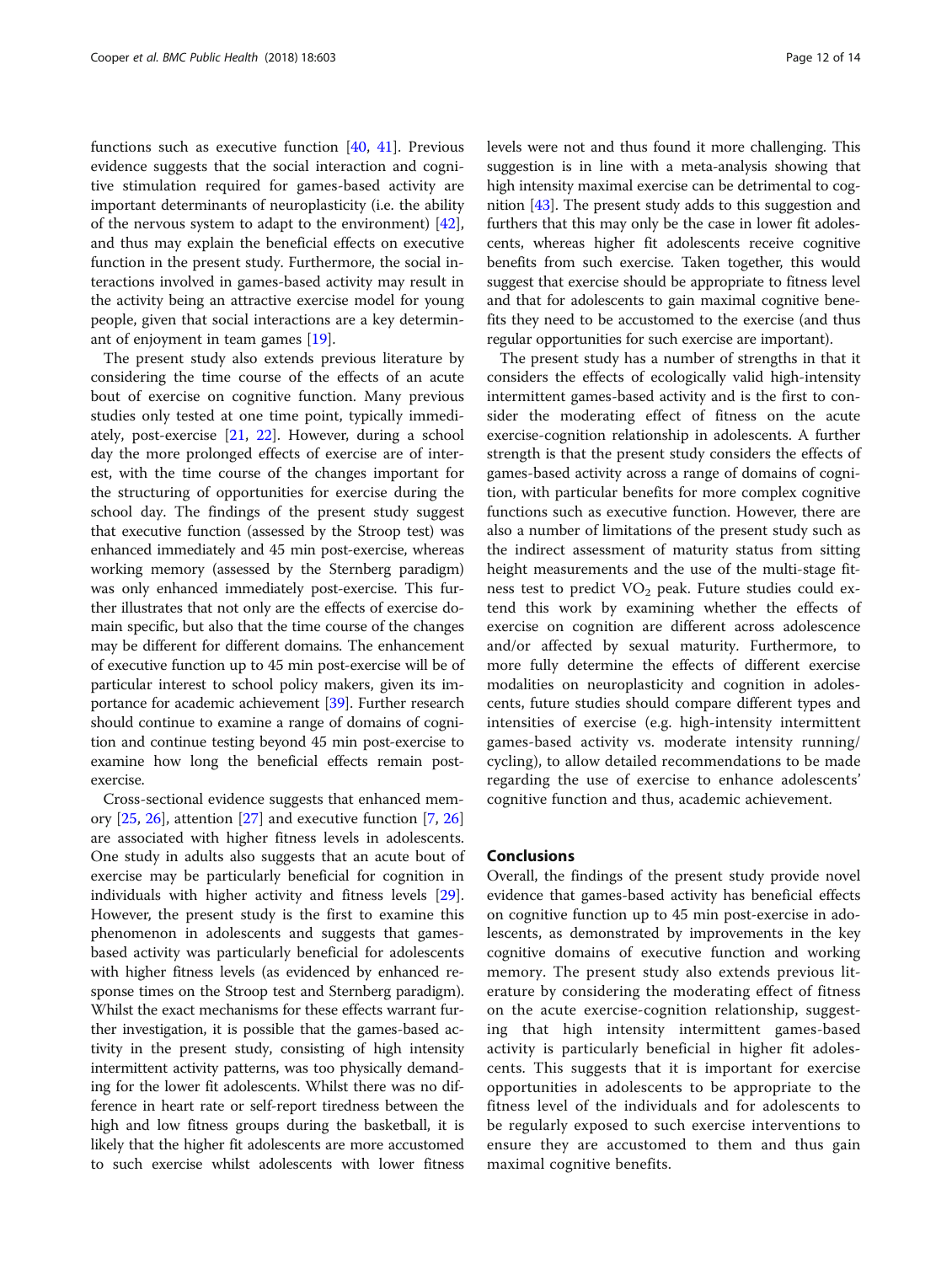#### <span id="page-12-0"></span>Acknowledgements

The authors would like to thank Mrs. Maria Nute for her invaluable assistance with data collection.

#### Funding

The current study was internally funded by Nottingham Trent University.

#### Availability of data and materials

The datasets used and/or analysed during the current study are available from the corresponding author on reasonable request.

#### Authors' contributions

SC, KD & MN were responsible for study design; SC, KD, JM, CS & MN were involved in data collection; SC, JM, CS & SB completed data analysis; SC, KD & MN produced the first draft of the manuscript. All authors read and approved the final manuscript.

#### Ethics approval and consent to participate

This study was approved by Nottingham Trent University School of Science & Technology Invasive Ethics Committee; reference number: 417. All participants provided assent to participate, in addition to parent/guardian informed consent being attained.

#### Competing interests

The authors declare that they have no competing interests.

#### Publisher's Note

Springer Nature remains neutral with regard to jurisdictional claims in published maps and institutional affiliations.

#### Author details

<sup>1</sup> Exercise and Health Research Group, Sport, Health and Performance Enhancement (SHAPE) Research Centre, Department of Sport Science, Nottingham Trent University, Nottingham NG11 8NS, UK. <sup>2</sup>School of Sport, Exercise and Health Sciences, Loughborough University, Loughborough, UK.

#### Received: 6 December 2017 Accepted: 26 April 2018 Published online: 08 May 2018

#### References

- 1. Chang YK, Labban JD, Gapin JI, Etnier JL. The effects of acute exercise on cognitive performance: a meta-analysis. Brain Res. 2012;1453:87–101.
- 2. Donnelly JE, Hillman CH, Castelli D, et al. Physical activity, fitness, cognitive function, and academic achievement in children: a systematic review. Med Sci Sports Exerc. 2016;48:1197–222.
- 3. Sibley BA, Etnier JL. The relationship between physical activity and cognition in children: a meta-analysis. Ped Exerc Sci. 2003;15:243–56.
- 4. Cooper SB, Bandelow S, Nute ML, Morris JG, Nevill ME. The effects of a midmorning bout of exercise on adolescents' cognitive function. Mental Health Phys Act. 2012;5:183–90.
- 5. Cooper SB, Bandelow S, Nute ML, et al. Sprint-based exercise and cognitive function in adolescents. Prev Med Rep. 2016a;4:155–61.
- 6. Ellemberg D, St-Louis-Deschenes M. The effect of acute physical exercise on cognitive function during development. Psychol Sport Exerc. 2010;11:122–6.
- 7. Stroth S, Kubesch S, Dieterle K, Ruchsow M, Heim R, Kiefer M. Physical fitness, but not acute exercise modulates event-related potential indices for executive control in healthy adolescents. Brain Res. 2009;1269:114–24.
- Esteban-Cornejo I, Tejero-Gonzalez CM, Sallis JF, Veiga OL. Physical activity and cognition in adolescents: a systematic review. J Sci Med Sport. 2015;18:534–9.
- 9. Tomporowski PD, Lambourne K, Okumura MS. Physical activity interventions and children's mental function: an introduction and overview. Prev Med. 2011;52:S3–9.
- 10. Morales J, Gonzalez LM, Guerra M, Virgilli C, Unnithan V. Physical activity, perceptual-motor performance and academic learning in 9-to-16-years-old school children. Int J Sport Psychol. 2011;42:401–15.
- 11. Tomporowoski PD, McCullick B, Pendleton DM, Pesce C. Exercise and children's cognition: the role of exercise characteristics and a place for metacognition. J Sport Health Sci. 2015;4:47–55.
- 12. Armstrong N, Welsman J. The physical activity patterns of European youth with reference to methods of assessment. Sports Med. 2006;36:1067–86.
- 13. Bailey RC, Olson J, Pepper SL, Porszasz J, Barstow TJ, Cooper DM. The level and tempo of children's physical activities: an observational study. Med Sci Sports Exerc. 1995;27:1033–41.
- 14. Centres for Disease Control and Prevention. State indicator report on physical activity, 2014. Atlanta: US. Department of Health and Human Services; 2014. p. 128.
- 15. Health and Social Care Information Centre. Statistics on obesity, physical activity and diet: England 2015. Leeds: Health and Social Care Information Centre; 2015. p. 103.
- 16. Ogden CL, Carroll MD, Lawman HG, Fryar CD, Kruszon-Moran D, Kit BK, Flegal KM. Trends in obesity prevalence among children and adolescents in the United States, 1988-1994 through 2012-2014. J Am Med Assoc. 2016;315:2292–9.
- 17. Eime RM, Young JA, Harvey JT, Charity MJ, Payne WR. A systematic review of the psychological and social benefits of participation in sport for children and adolescents: informing development of a conceptual model of health through sport. Int J Behav Nut Phys Act. 2013;10:98–119.
- 18. Biddle SJH, Gorely T, Stensel DJ. Health-enhancing physical activity and sedentary behaviour in children and adolescents. J Sports Sci. 2004;22: 679–701.
- 19. Sebire SJ, Jago R, Fox KR, Edwards MJ, Thompson JL. Testing a selfdetermination theory model of children's physical activity motivation: a cross-sectional study. Int J Behav Nut Phys Act. 2013;10:111–20.
- 20. Cooper SB, Dring KJ, Nevill ME. High-intensity intermittent exercise: effect on young people's cardiometabolic health and cognition. Curr Sports Med Rep. 2016b;15:245–51.
- 21. Pesce C, Crova C, Cereatti L, Casella R, Belluci M. Physical activity and mental performance in preadolescents: effects of acute exercise on free-recall memory. Mental Health Phys Act. 2009;2:16–22.
- 22. Gallotta MC, Guidetti L, Franciosi E, Emerenziani GP, Bonavolonta V, Baldari C. Effects of varying types of exertion on children's attention capacity. Med Sci Sports Exerc. 2012;44:550–5.
- 23. Ishihara T, Sugasawa S, Matsuda Y, Mizuno M. The beneficial effects of game-based exercise using age-appropriate tennis lessons on the executive functions of 6-12-year-old children. Neurosci Lett. 2017a;642:97–101.
- 24. Castelli DM, Hillman CH, Buck SM, Erwin HE. Physical fitness and academic achievement in third- and fifth-grade students. J Sport Exerc Psychol. 2007; 29:239–52.
- 25. Chaddock L, Erickson KI, Prakash RS, et al. A neuroimaging investigation of the association between aerobic fitness, hippocampal volume, and memory performance in preadolescent children. Brain Res. 2010;1358:172–83.
- 26. Ishihara T, Sugasawa S, Matsuda Y, Mizuno M. Improved executive functions in 6-12-year-old children following cognitively engaging tennis lessons. J Sports Sci. 2017b;35:2014–20.
- 27. Vanhelst J, Beghin L, Duhamel A, et al. Physical activity is associated with attention capacity in adolescents. J Pediatr. 2016;168:126–31.
- 28. Crova C, Struzzolino I, Marchetti R, et al. Cognitively challenging physical activity benefits executive function in overweight children. J Sports Sci. 2014;32:201–11.
- 29. Budde H, Brunelli A, Machado S, et al. Intermittent maximal exercise improves attentional performance only in physically active students. Arch Med Res. 2012;43:125–31.
- 30. Moore SA, McKay HA, MacDonald H, et al. Enhancing a somatic maturity prediction model. Med Sci Sports Exerc. 2015;47:1755–64.
- 31. Cooper SB, Bandelow S, Nute ML, Morris JG, Nevill ME. Breakfast glycaemic index and exercise: combined effects on adolescents' cognition. Phys Behav. 2015;139:104–11.
- 32. Miyake A, Friedman NP, Emerson MJ, Witzki AH, Howeter A, Wager TD. The unity and diversity of executive functions and their contributions to complex frontal lobe tasks: a latent variable analysis. Cogn Psychol. 2000;41:49–100.
- 33. Sternberg S. Memory-scanning: mental processes revealed by reaction-time experiments. Am Sci. 1969;57:421–57.
- 34. Arnett JA, Labovitz SS. Effect of physical layout in performance of the trail making test. Psychol Assess. 1995;7:220–1.
- 35. Birkenkamp R, Zillmer E. The d2 test of attention. Goettingen: Hoogrefe & Huber; 1975.
- 36. Thayer RE. Activation-deactivation checklist: current overview and structural analysis. Psychol Rep. 1986;58:607–14.
- 37. Ramsbottom R, Brewer J, Williams C. A progressive shuttle run test to estimate maximal oxygen uptake. Br J Sports Med. 1988;22:141–4.